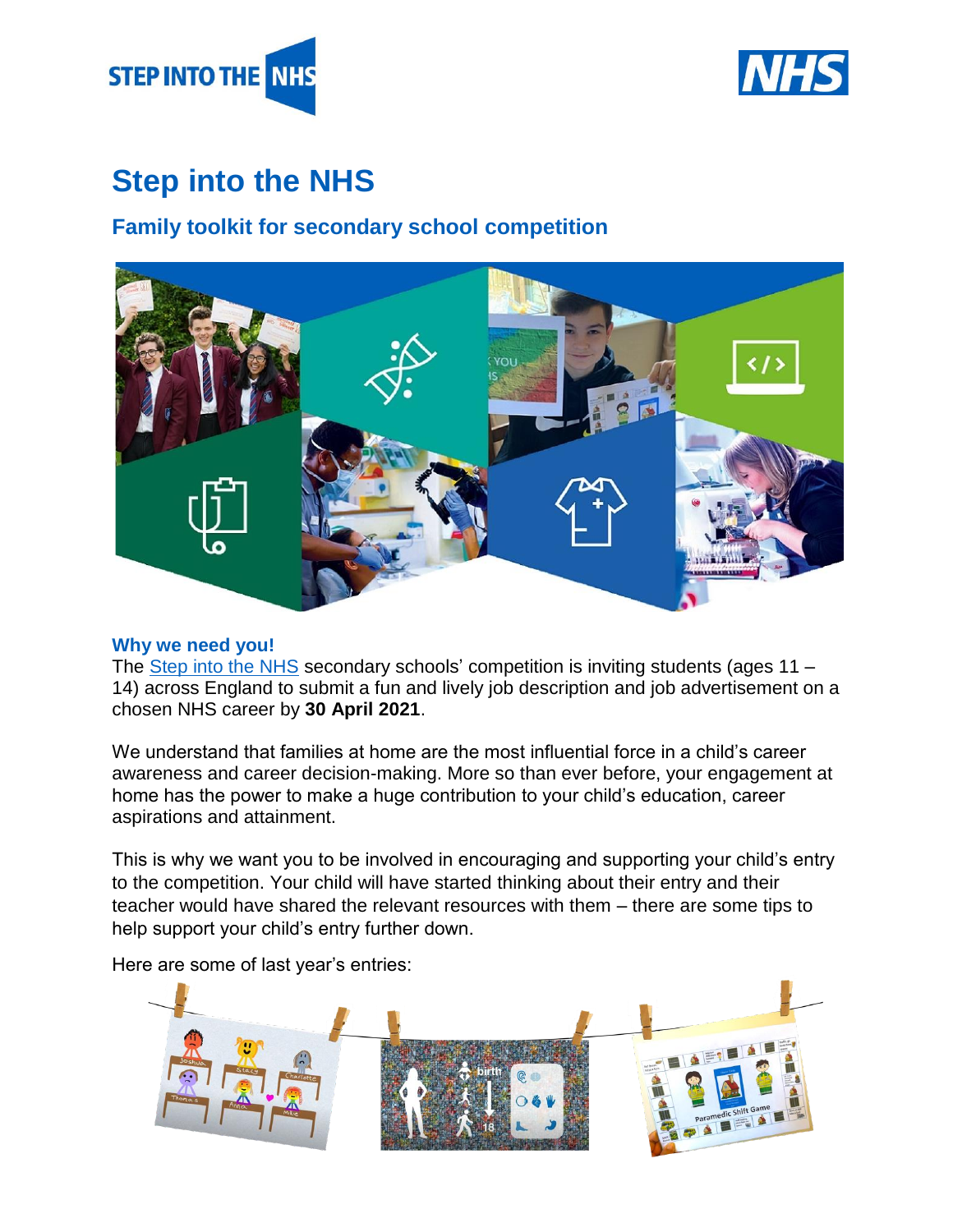



#### **How to support your child's entry**

- Use the Step into the NHS [website](https://www.stepintothenhs.nhs.uk/) to help them explore over 350 jobs within the NHS with our [Careers A-Z.](https://www.stepintothenhs.nhs.uk/careers)
- Use the [careers quiz](https://www.stepintothenhs.nhs.uk/careers/take-the-test) on the website with your child which suggests NHS careers based on your skills and interests.
	- $\circ$  Use the conversation starters below if you cannot access the website.
- Encourage your child to be creative!
	- $\circ$  Their job description and advertisement can be made using materials around the home – paper, colouring pens, news clippings, paints - or be digital – video or digital art.
	- $\circ$  If your child chooses to film a video, they might need your help. Try to film in a space with lots of light, like near a window or a lamp.
- Help your child send their entry to their teacher before **30 April**.

#### **Conversation starters**

If you wonder how best to start conversations with your child about NHS careers, use the prompts below to highlight which NHS careers they might take interest in. Use positive language and take your time when exploring your child's answers.

- **What is your favourite subject? Could an NHS job involve it?**
- **What do you think you're best at? What job could you use this skill in?**
- **Do you prefer working with your hands or doing lots of reading and sums?**
- **Would you like your job in the NHS to involve meeting lots of people?**
- **Would you like to work in a busy hospital or an office?**
- **Would you like to do shift work or work 9-5 office hours?**
- **Would you prefer to work with adults or children?**
- **How do you think an NHS career could have a positive impact on people?**
- **What jobs are you already aware of in the NHS?**
- **Do you know anyone that works for the NHS?**

Remember, the NHS employs over 1.3 million people in England alone and there is a breadth of roles available – not all of them mean working with patients, or being good at science. Roles such as finance manager, chef or arts co-ordinator are needed in the NHS.

Do you know parents of children that go to other schools than your child? Do you think they would like to take part in this competition? Share a copy of this toolkit with them or tell them to search 'Step into the NHS' and talk to their child's teacher and help raise aspirations of children nationwide!